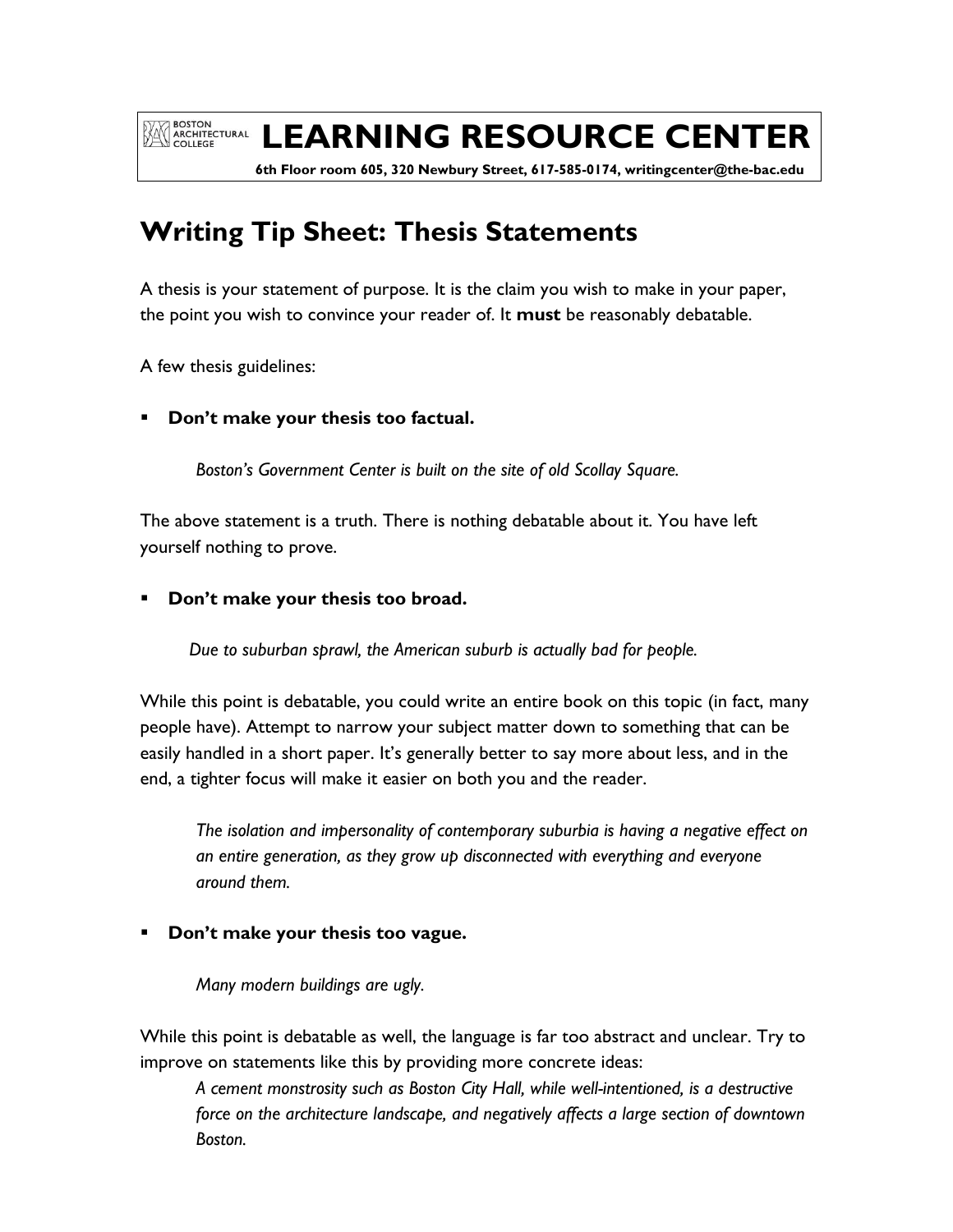The clarification helps the reader better understand the purpose of your writing.

### **Focusing a Paper**

Focusing a paper can be a trying job, but it is of the utmost importance.

Look at it this way: if your topic is too broad, you end up skimming along the surface of your subject matter, saying a few uninteresting ideas. For instance—how can you really write about Frank Lloyd Wright or sustainable design in a  $3-5$  page paper? You can't. You can, however, write about an aspect of these topics.

Select a *line of inquiry* and make that the real subject of your paper. If you have selected sustainable design, you are begging to be overwhelmed by information. So narrow it down. Perhaps conservation of energy interests you. That is a start, but it's still very broad. Maybe narrow it down to solar power. Better, but again, a lot of possible directions you could go. However, maybe you do a bit of research and discover several homes that utilize solar panels. If this strikes your fancy, your paper can be about the residential use of solar power. (And you could even focus down from there.)

A good rule of thumb to follow here is to say more about less. Go into more depth about a narrower topic rather than skimming along the surface. Your instructor will probably enjoy the paper more (and you probably will as well).

An added benefit of narrowing your topic is that it can make research a lot easier. If you have selected sustainable design as a topic, that covers a **lot** of information and a lot of resources, but narrowing it to residential solar use makes the research load much more manageable. It is easier to see where you have to look, which can save you hours of paging through unnecessary texts.

If you ever need any help in finding a paper's focus, Writing Consultants are available to help you talk out your idea. Sometimes taking 15 minutes to bounce your ideas off of someone can save you hours of library time. To schedule an appointment, call 617-585- 0174 or send an email to writingcenter@the-bac.edu.

#### **Types of Theses**

**Open Thesis:** A thesis that tells the reader only your position on a topic.

*Boston is a better city than New York.*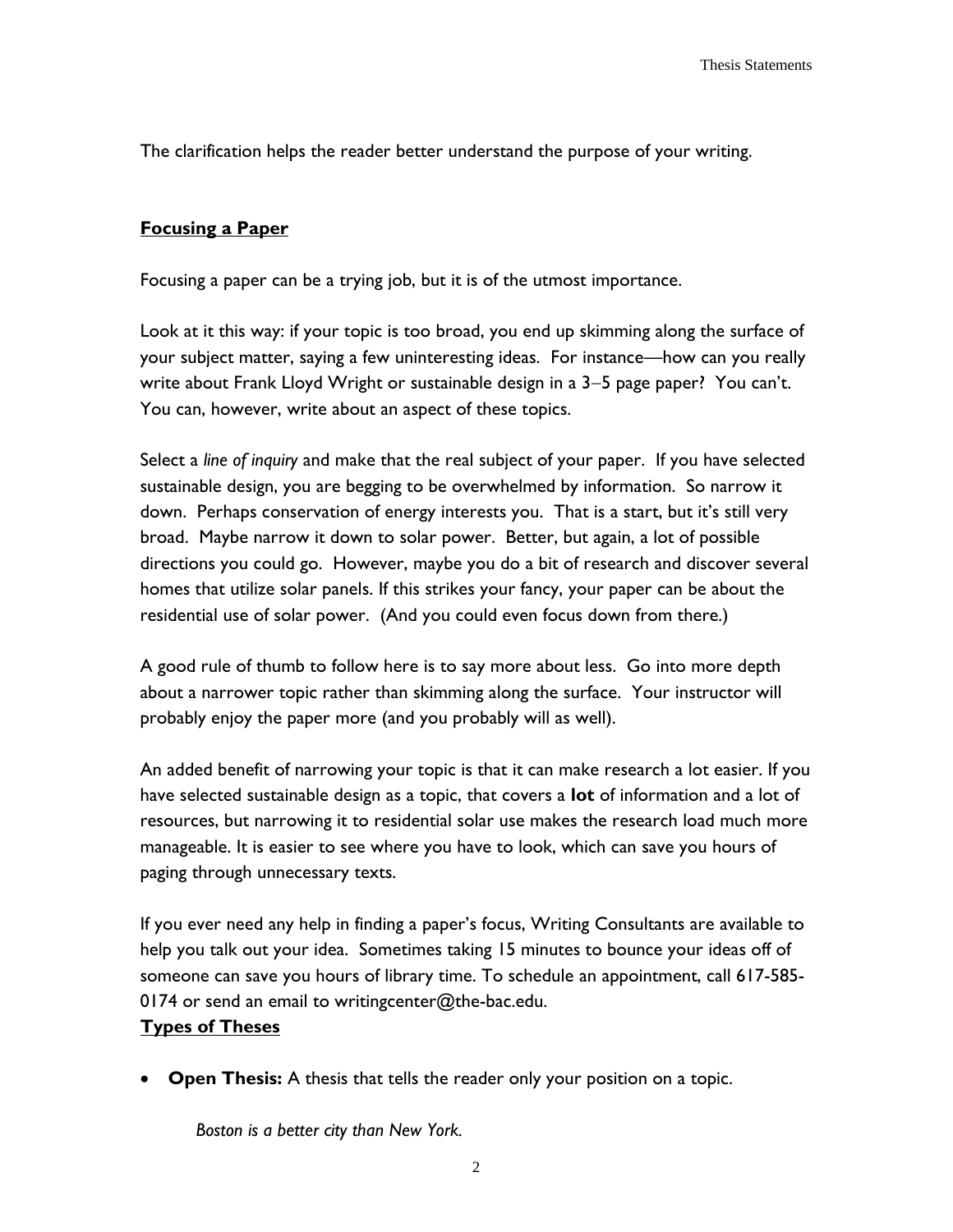Advantages: You can hook the reader's attention and get him/her to read on.

 **Closed Thesis:** A thesis that tells the reader both your position and the reasons you feel that way.

*Due to its more intimate size, European architecture, and historical significance, Boston is a far more interesting place to live than New York.*

Advantages: Much more specific. Lays out the structure of your paper by listing your main points. Be aware that you have now told the reader: "These are my three points and this is the order I intend to present them." You have committed to a structure. So don't confuse the reader by starting with historical significance. Make sure you follow the path you have laid out.

There is no simple rule to follow as for when you should use an open vs. a closed thesis. One rule of thumb is to keep in mind the complexity of your topic. A more complex subject *may* require a more sophisticated thesis.

#### **Ways to Build Thesis Statements**

Sometimes as you narrow your topic, your thesis will suggest itself. At other times you have to do some work to figure out what it is. If you are still in the narrowing phase, the suggestions below may also assist you in that process.

Primarily you want to look for conflict. Identify issues over which people disagree.

 **Definition.** Do people have different opinions about exactly what defines something?

*Organic architecture is….(fill in the blank)*

This is a broad subject and many people (including many famous architects) have had different takes on it. What is yours?

 **Debate whether something is true or false**, **good or bad. What value does a statement have?** After all, different people often view the same issue from different sides.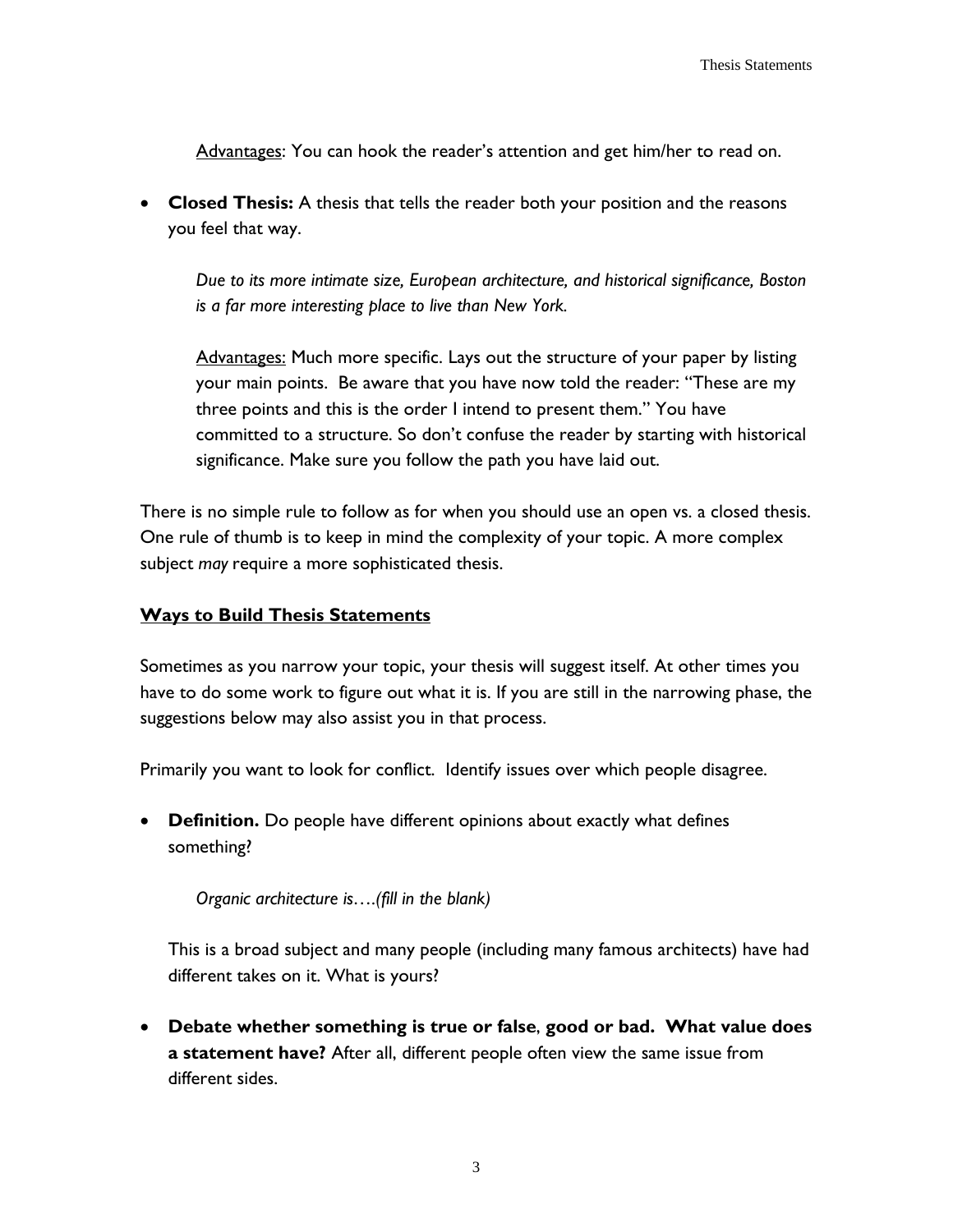*Urban renewal in the 1960s helped redevelop Boston and turn it into the world-class city it is today.* 

*Urban renewal in the 1960s drove 1000s of Bostonians from their homes, and turned the West End into the sterile wasteland it is today.*

#### **Debate how information is interpreted.**

*An increasing number of urban professionals are moving back into the city, indicating dissatisfaction with suburban life.*

*The rush of urban professionals back into the city indicates a rediscovery of the conveniences of city living.* 

Same situation interpreted differently. Think about how there are always various proposals for the same site. Different architects have different visions for the same space. They have simply interpreted what the space needs differently.

#### **Consider cause and effect.**

What causes what?

*.*

*Last year was the warmest year on record, thus clearly indicating global warming is a growing problem.* 

*Last year was the warmest year on record because of the effects of El Nino.*

*Last year was the warmest year on record, but one year doesn't indicate a trend; more research must be done about the earth's atmosphere and weather.* 

Ask yourself why something has happened and set out to explain why. Why has a particular form of architecture come to prominence? Why does a city have a particular "look"?

 **Policy. What should be done about something**? Make a call for action.